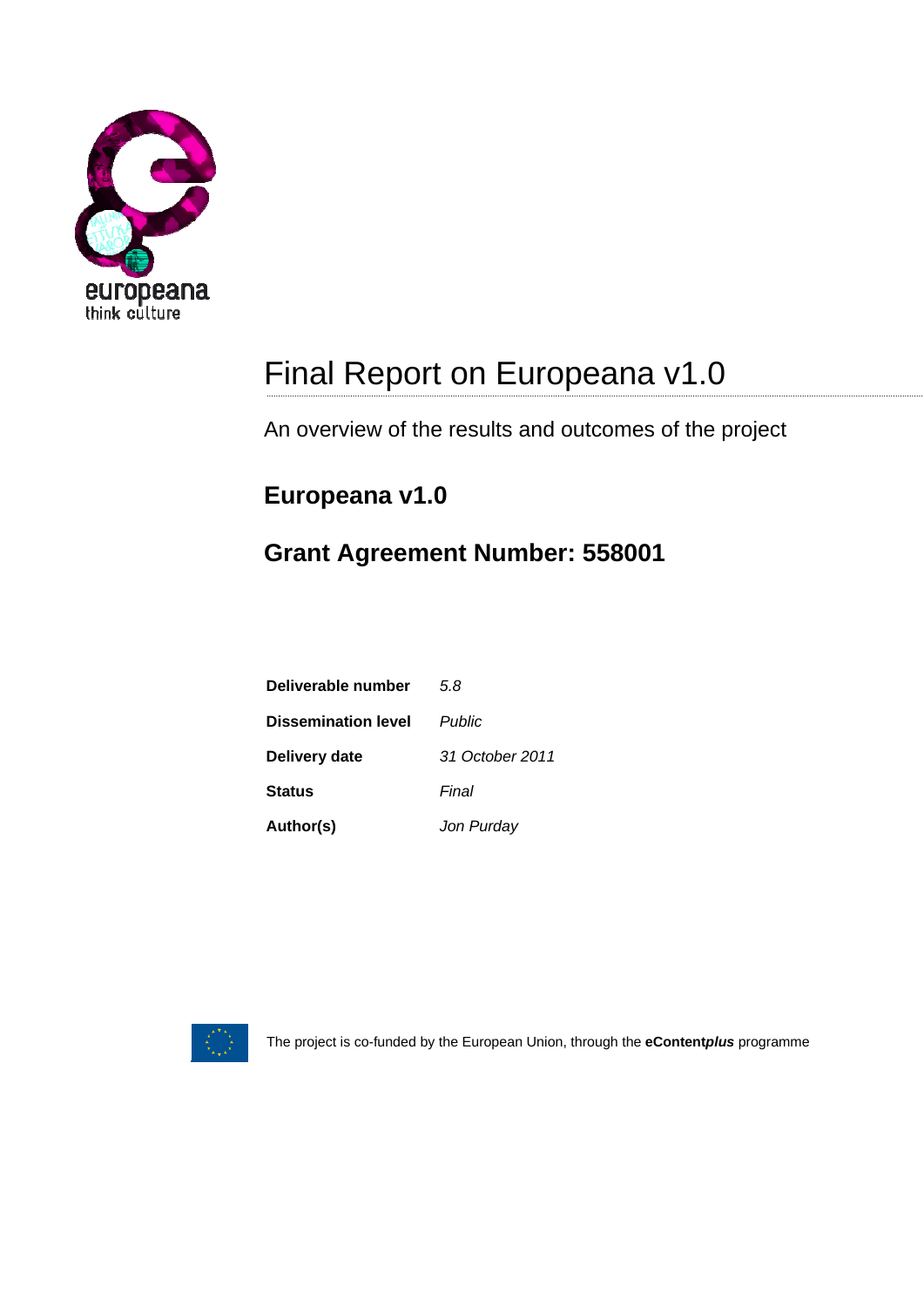

#### **Final Report on Europeana version 1.0**

The Europeana version 1.0 project ran from January 2009 to October 2011, and enabled the transition of the portal Europeana.eu from a prototype to an operational service. It also transformed the Europeana Foundation, which runs the service, from a project-based organisation to a sustainable business. Many procedures needed to be put in place as the organisation scaled up, including financial planning and management, human resources, metadata ingestion, site development and management of events and PR campaigns. The staff of the Foundation, hosted by the Koninklijke Bibliotheek in The Hague, grew four-fold over the period. Together with a network of contributing projects and other partners, Europeana version 1.0 achieved its targeted results.

These results include 3 million visitors this year to date, 57,000 newsletter readers and access to 19 million digital items. Considerable media attention has been generated over the timespan of the project, with two particular highlights. The first of these was the reporting of the community collection campaign that ran in Germany, Europeana 1914-1918: The First World War in Everyday Documents, which resulted in 260 articles, radio interviews and TV pieces. The second was the Hack4Europe events for developers in Barcelona, Stockholm, London and Poznan, which culminated in an awards ceremony for the winning prototype apps at the 2011 Digital Agenda Assembly, and resulted in wide media coverage across all four countries.

#### **Technical perspectives**

From the technical point of view, the v1.0 project covered important ground.

We launched our Open Search API and widget to enable partners' sites to incorporate Europeana data – the initial step in our strategic intention to make our data accessible to users in their own workflows.

We continue to develop our Linked Open Data Pilot, with 3 million metadata records from 15 partners, in order to be able to place Europeana data in the expanding cloud to generate new linkages and discovery.

All technologies deployed with Europeana to date are based on open source code and licensing. The further technical development of the portal and its validation by the wide network of technicians within the Europeana network was important with proof of its usefulness coming from the re-use of the code by the Amsterdam Historical Museum, the ICN and Norway's ABM Utvikling.

The creation and development of the Europeana Data Model (EDM) was a large-scale undertaking, bringing together practitioners and standards' custodians from all the domains – museums, libraries, archives and audiovisual collections – to refine and validate the Model. It has resulted in the beginnings of a new rich and interoperable standard, that makes use of semantic web technologies, particularly in relation to Linked Open Data. A primer and 2 page explanation of EDM are constantly updated and made available to providers of metadata and others with interest in using it. Its value in an international context is shown by the recent statement of their intention to adopt EDM by the Digital Public Library of America.

Europeana version 1.0 facilitated the setting up and hosting of several development environments. These resulted in both a developers' sandbox environment and a production-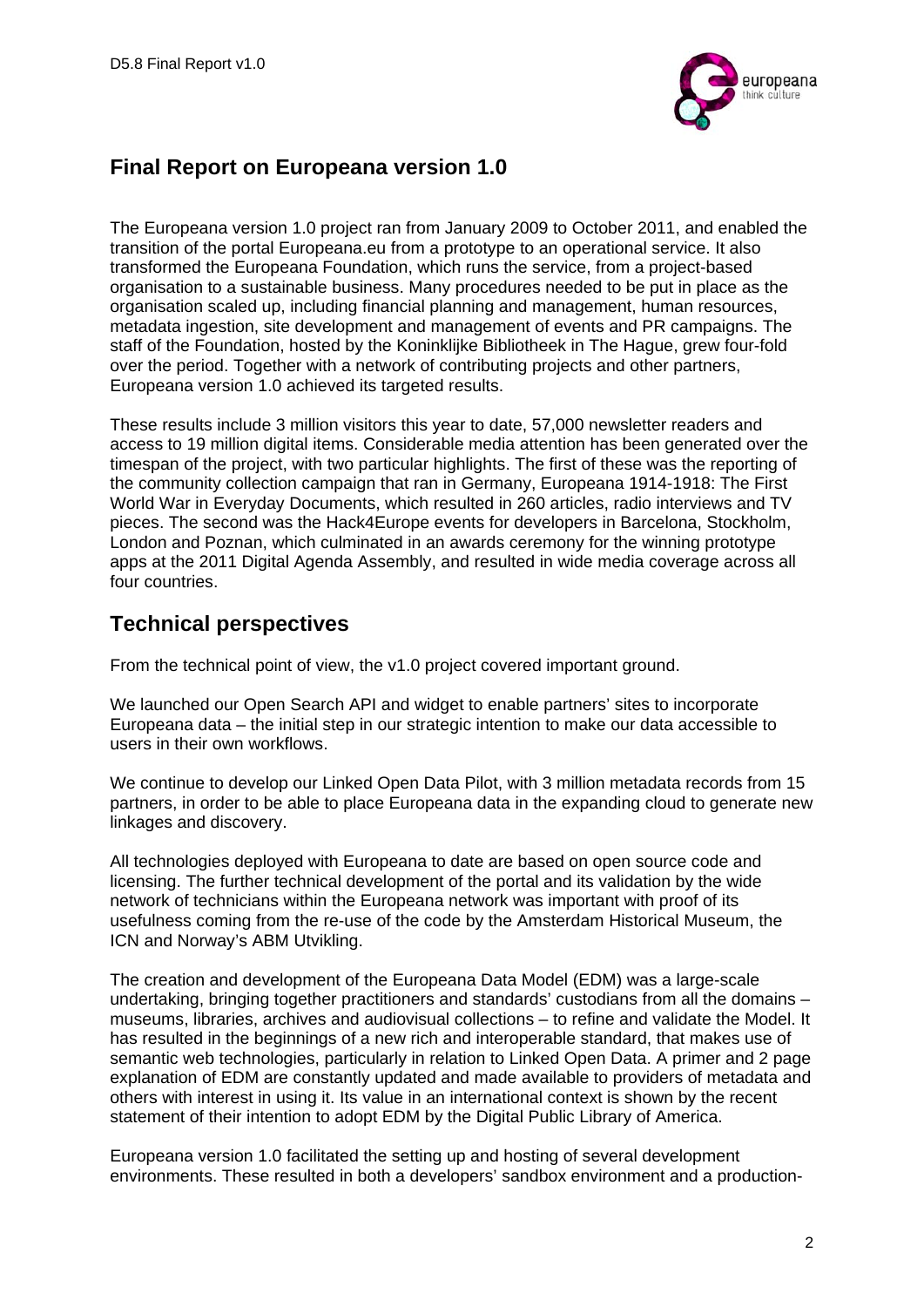

standard hosting for the portal. A technology watch wiki allowed an overview of developments within and without the cultural heritage sector.

A webspace was created for members of the network and others with a professional interest in the work of Europeana, where we put policy papers, technical and standards documentation, tools for partners and other resources, including information about all the projects contributing to Europeana.

This project website has gone further than its remit to cover Europeana version 1.0 and is acting as a coordinating knowledge sharing space. Its success has led to the creation of Europeana Professional, due for launch by the end of 2011, which will act as a repository not only for ongoing documentation but will be the access point for the whole collection of reference materials developed by Europeana-related projects in recent years.

During the course of version 1.0 two major updates were made to the portal. The first, in 2010, was the Rhine release, which moved Europeana to a functioning operations service. The second, Danube in 2011, used a different approach of incremental mini-releases culminating in a redesign of all the main pages of the interface. It used the Agile methodology, which proved more flexible and compatible with Europeana's requirements.

#### **Partner and stakeholder perspectives**

The project was successful in developing and strengthening relationships with the large network of data providers - the aggregators, projects and individual content holders who helped us take the total number of items up from 2 million at the launch of the prototype to a ten-fold increase to nearly 20 million as the project closed. Throughout the process we were able to canvass the opinion of the network on the construction and look and feel of the site, and develop tools and resources to help them control their ingestions process.

To consolidate the network of partners and increase their representation in the governance of Europeana, an independent stakeholder network was set up, the Council of Content Providers & Aggregators (CCPA). This group, which now numbers 275 members, elects six officers who sit on the Board of Participants of the Europeana Foundation, the policy forum of the organisation.

Two surveys were conducted during the lifetime of the project together with another EU project, Athena. The surveys sought to understand the evolutionary state of the aggregation landscape. Year on year huge strides have been made in the development and delivery of aggregators at national and domain level, facilitated by the Europeana network gearing up to deliver a critical mass of cultural heritage.

The development of the network was also important in the technical and research side. To this end Work Package 3 worked on the inclusion of people and knowledge from a technical perspective. To provide a wider focus and complement the expertise of the group members, a small core group of experts from across Europe and the US was convened which fed ideas and specialist opinion into the broader technical group. This community is wide- ranging and worked on the validation of the EDM as well as envisaging future trends.

Managing the wider group of contributing projects has been a significant challenge and one successful outcome was the creation of the Europeana Communications Group. This group ensured the communication to a very wide network of Europeana-related projects, countries and networks that the Europeana team would not have had the resources or skills to reach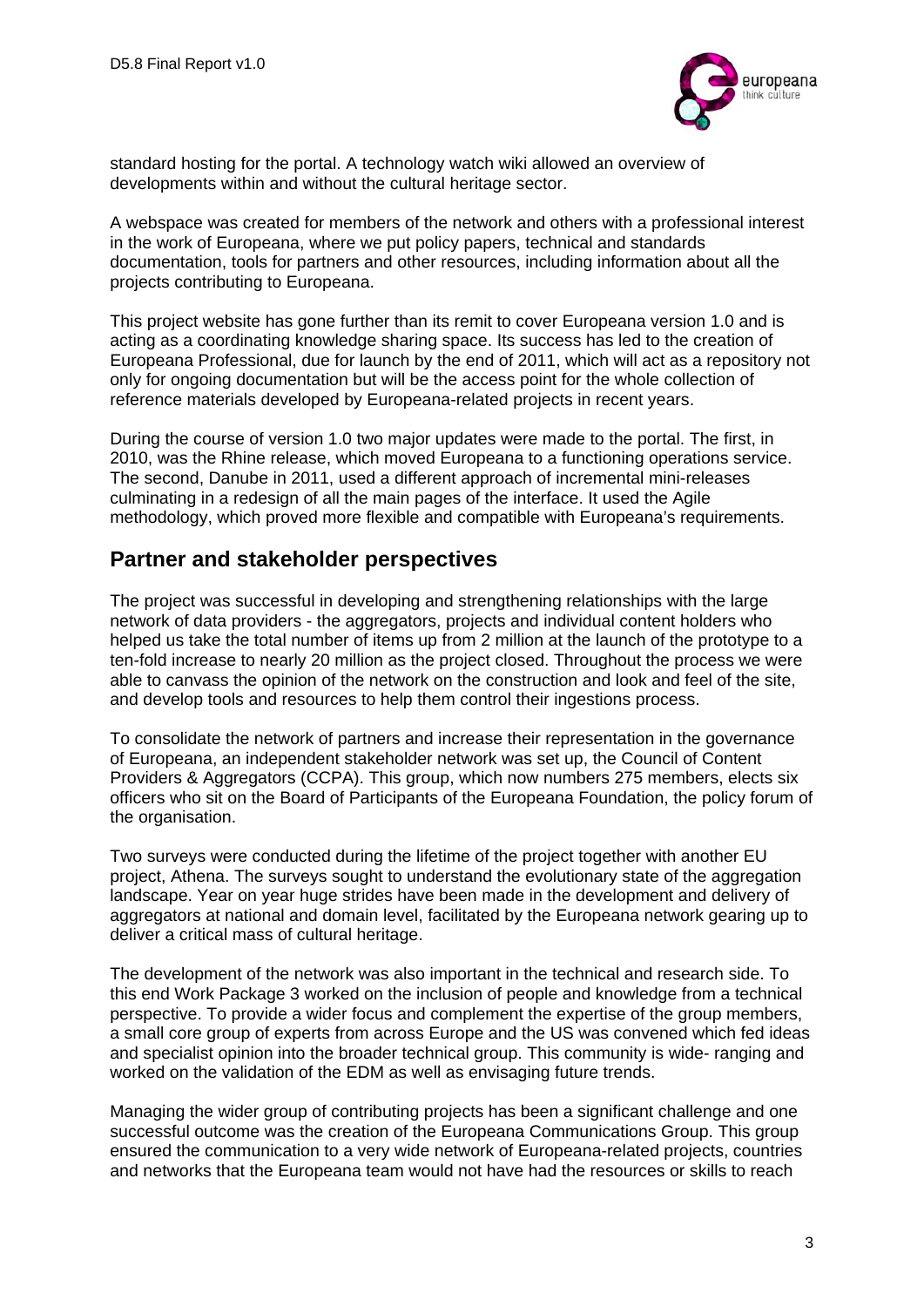

without the help of the communications partners in each one of the Europeana group of projects.

Meetings are central to engaging and strengthening the knowledge transfer process, and members of the Communications Group played a key role in helping to organise events and mobilise support on the ground in a number of countries. We ran scores of small workshops, seminars and round tables, and gave well over a hundred presentations about Europeana throughout Europe, but the large scale events, our major annual conferences, which bought all members of the network and beyond together to hear inspirations speakers in the vanguard of international cultural heritage thinking. In 2009 at Museon in The Hague, in 2010 in Westergasfabriek in Amsterdam, over 300 people came together to contribute ideas, to see and hear about innovative new websites, to exchange information and to celebrate the vitality of digital culture.

The Europeana Foundation Board ably fulfilled its role as the Network Advisory Board, participating in twice yearly discussions at Board level on the project. Many members of the Board were also active participants in the workshops and conferences. The project management was strong but flexible allowing for the changing landscape but keeping the partners in line with the deliverables of the project.

Fundraising has gone remarkably well in difficult times. Aside form the core funding for v1.0, Europeana has to raise extra funds to be able to participate in projects as a partner. Such projects are not 100% funded, and overheads are not covered. Europeana has to raise 'matching funds' to become a partner in nearly 20 projects that are providing content and technology. By the end of Europeana v1.0 a total of €2.5 million had been raised for matching funding and overhead costs from 18 of a possible 27 countries. This is a significant accomplishment, and we thank all those countries that made the achievement of Europeana possible.

#### **Legal perspectives**

Rights and licensing have played an important role in our work during the course of the project. Aided by Europeana Connect, which also have a work package focused on IPR, led by Kennisland, we developed and launched the Public Domain Charter, a robust Commission-backed statement and recommendations that set out the need to preserve the public domain as a freely-accessible knowledge resource. What is in the public domain in analogue form, said the Charter, should stay in the public domain after digitisation.

In partnership with Creative Commons, we then went on to develop and launch the Public Domain Mark, an icon to identify material in Europeana together with an explanation of what the public domain means. We now ask that all data providers supply rights information, and though this has only just begun to be implemented, we already have nearly half a million items in Europeana that carry the Public Domain |mark. Alongside the mark is a set of guidelines, letting people know that they have the right to do as they choose with public domain content, but asking for their co-operation in crediting, showing provenance and avoiding misleading or derogatory usage.

The project also saw the creation of two data licensing agreements. The first was CC-BY-SA-NC and allowed Europeana to use the data from providers in non-commercial environments. However, this limited the use that Europeana was able to make of data, for example in a Linked Open Data environment, or in the development of apps, which might turn our further down the line to have commercial opportunities. It restricted Europeana's API, which couldn't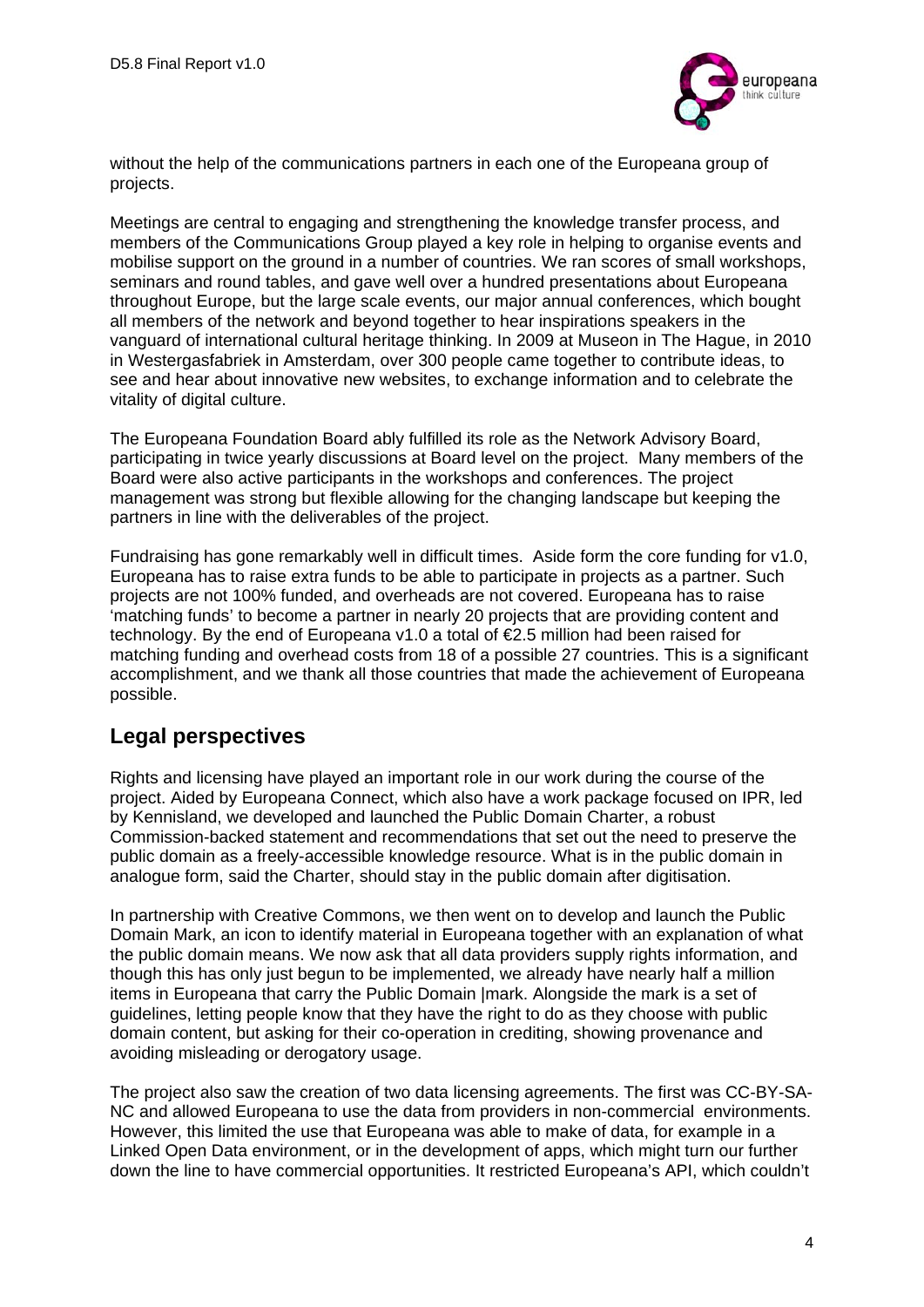

be embedded in sites that were part commercial – which includes several of our own partners, like Institute national de l'Audiovisual – or cultural blogs that carry Google AdWords.

We led a very thorough consultation and reworking of the Data Exchange Agreement, alongside a thorough debate on the very complex issues surrounding Open Data Licensing. In autumn 2011, the Europeana Foundation, which includes the elected chairs and presidents of all the major cultural heritage professional associations in Europe, voted to endorse the final version of the Data Exchange Agreement. This is governed by the CC0 Universal Public Domain licence and will allow for better and wider redistribution of the metadata.

It is also in accord with the Commission's intentions to revise the Public Sector Information Directive to make it applicable to cultural heritage organisations, but already most are recognising the potential value to them, their users and their digital society in making their data openly available. Within days of the Foundation's announcement, both the Conference of European National Librarians and EUscreen, a project representing the major film archives in Europe, endorsed the Data Exchange Agreement and Open Data Licensing.

#### **User perspectives**

We focused on creating a site that was user-friendly, with clear navigation, engaging graphics and as much opportunity as possible to move between languages and translate important details. Work Group 1 focused on the needs of users, actively gathering and analysing information via surveys, logfile analysis, focus groups, media labs and its own panel of users who tested designs and gave us ideas about features and functions they wanted.

Usability reports were commissioned to discover the areas were users faltered when using Europeana, and the new designs focused on eradicating these stumbling places. Two online user surveys were commissioned, in 2009 and 2011. 3,000 people filled in the former, 5,000 the latter, and we gained much valuable information about user demographics, interests and frequency of visits. Over 60% of respondents had visited the site more than five times and some 5% had visited over 100 times, which gave us a sense of the loyalty of our core users. Overwhelmingly, the improvement that most wanted was to be able to download content.

The newsletter is sent out every other month to 57,000 readers, and click-though rates from the newsletters to featured items is high. Our Facebook friends are growing in number and our regular blog, highlighting interesting new content, anniversaries and current event is attracting a growing following and can now be seen on the new homepage.

The opportunity to contextualise the content and tell stories to link items is important to users, and helps us to engage them with the content. To further develop this aspect of Europeana's value to end-users we have commissioned a series of exhibitions. These have included

- a celebration of Art Nouveau, the great pan-European design style that moulded everything from industrial buildings to haute couture
- Reading Europe 1,000 digitised literary masterpieces
- the ceremonies, music and dance of East European weddings, with remarkable early 20<sup>th</sup> century archive sources
- two exhibitions highlighting Jewish culture Dada and Surrealism in Romania, and Yiddish Theatre in London